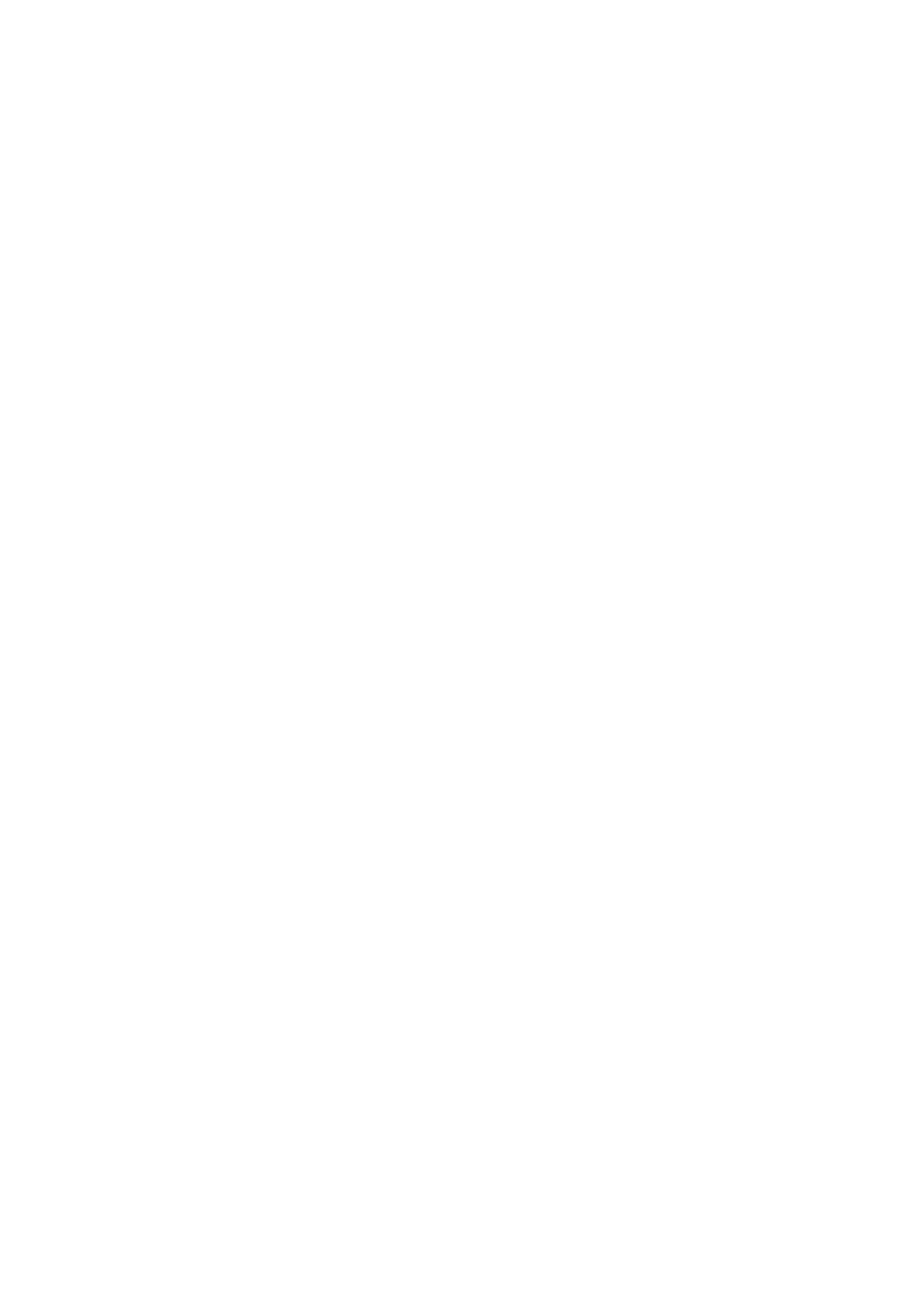# Extra functionality

# Sub Menus

Press the menu button on the front screen to enter the sub menus.

MENU

◆ Menu title here

Further options are available in these sub menus.

# Menu Options

- **1.** Burnt Toast these are advanced options for operating Burnt Toast Mode.
- **2.** ATU when an ATU add-on product is connected to the HRV system, this menu allows access to advanced ATU options.
- **3.** Quick Options this allows access to three main options Energy saver mode, turning on / off the Heat Transfer unit and SummerKit.
- **4.** Night Mode holds set temperature at 18 degrees for 4 hours, cooling the house when the roof cavity temperature is lower than the house interior. After 4 hours it returns the temperature back to its original setting.
- **5.** Ventilation Level allows ventilation setting adjustment. At different times of the year, more or less air is needed to clear condensation in your house. Your system uses these levels when roof cavity temperature is too cool to heat, but the house still needs air to get rid of condensation. Higher levels will bring more cold air into a house. A balance is needed between condensation clearing and reducing the amount of cold air into the house, dependant on each house. Adjust to suit. Spring, summer, autumn: Lower ventilation levels  $(1 – 3)$ . Winter: Higher ventilation levels  $(3 – 6)$ .
- **6.** Clock settings allows clock adjustment.
- **7.** Display settings adjust minor screen modifications such as brightness and contrast.
- **8.** Advanced allows access to advanced user functions and information see below for further details.
- **9.** About your HRV displays information about your HRV system model.

# Advanced Kilowatt Hours Used

Found in the advanced sub menu above.

- Displays the estimated amount of energy introduced into the home (kilowatt hours saved).
- Multiply this number by the number of fans in the system.
- Example 1234 KW used.
- Average kilowatt cost nationally is .22 cents.
- The above would be: 1234 X .22 = \$271.48 (heating and cooling dollars saved). This is based on the life of the system. Number rolls over once it gets past 9999 KW hours and resets to zero.